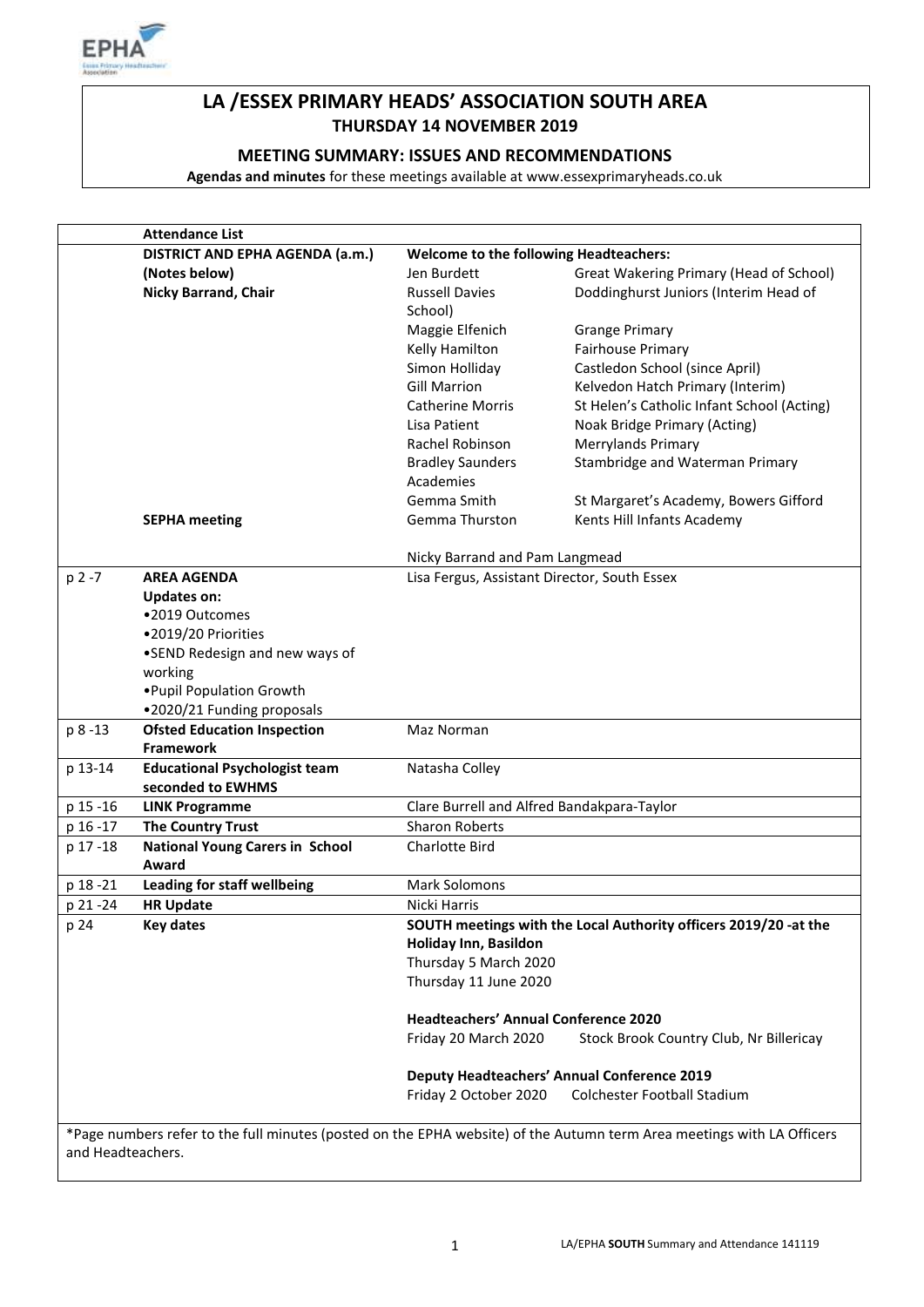

# **LA /ESSEX PRIMARY HEADS' ASSOCIATION SOUTH AREA DISTRICT AND AREA MEETING Thursday 14 November 2019**

#### **Attendance**  $\mathbf{I}$

| Basildon/Billericay/Wickford                  |                                     | Rochford/Rayleigh/Castle Point/Canvey Island |                                 |  |
|-----------------------------------------------|-------------------------------------|----------------------------------------------|---------------------------------|--|
| Nicky Barrand                                 | <b>Cherry Tree Primary</b>          | John Archer                                  | Westwood Academy                |  |
| Sharon Branch                                 | Sunnymede Juniors                   | Nicola Bache                                 | <b>Glebe Primary</b>            |  |
| Luke Bulpett                                  | <b>Brightside Primary</b>           | Jen Burdett                                  | <b>Great Wakering Primary</b>   |  |
| Terri Chudleigh                               | <b>Briscoe Primary</b>              | Sue Clarke                                   | <b>Barling Magna Primary</b>    |  |
| Martyn Clarke                                 | <b>Bardfield Primary</b>            | <b>Richard Green</b>                         | <b>Grove Wood Primary</b>       |  |
| <b>Tracy Dennis</b>                           | <b>Ryedene Primary</b>              | Ann Matthews                                 | Canvey Island Infants           |  |
| Maggie Elfenich                               | <b>Grange Primary</b>               | Glenn Moore                                  | <b>Hadleigh Juniors</b>         |  |
| Jo Farrow                                     | Greensted Infants & Nursery         | Lou Nelson                                   | Down Hall Primary               |  |
| Jude Gibbon                                   | <b>Ghyllgrove Primary</b>           | Claire Smith                                 | Riverside Primary               |  |
| <b>Kerry Greary</b>                           | The Phoenix Primary                 | <b>Gary Soars</b>                            | <b>Edward Francis Primary</b>   |  |
| Annie Griffin                                 | North Crescent Primary              | Catherine Stalham                            | <b>Winter Gardens Primary</b>   |  |
| Jenny Haken                                   | Millhouse Primary                   | Sarah Warnes                                 | Jotmans Hall Primary            |  |
| Kelly Hamilton                                | Fairhouse Primary                   |                                              |                                 |  |
| Nina Kemp                                     | <b>Whitmore Primary</b>             | <b>Brentwood</b>                             |                                 |  |
| Liz Mulcahy                                   | <b>Felmore Primary</b>              | Nera Butcher                                 | <b>Hogarth Primary</b>          |  |
| Lisa Patient                                  | Noak Bridge Primary                 | <b>Russell Davies</b>                        | Doddinghurst Juniors            |  |
| Penny Pepper                                  | <b>Eversley Primary</b>             | Andrea Farrant                               | <b>Blackmore Primary</b>        |  |
| Harriet Phelps-Knights                        | Janet Duke Primary                  | <b>Wayne Harris</b>                          | Long Ridings Primary            |  |
| Rachel Robinson                               | Merrylands Primary                  | Shelagh Harvey                               | Ingatestone Infants             |  |
| Gemma Smith                                   | St Margaret's, Bowers               | Sarah Meacher                                | <b>Holly Trees Primary</b>      |  |
| Veronica Wallace                              | Kingswood Primary                   | Dean Moran                                   | St Thomas of Canterbury Primary |  |
| Nathalie Watson                               | St Anne Line Catholic Juniors       | <b>Catherine Morris</b>                      | St Helen's Catholic Infants     |  |
| In Attendance                                 |                                     | Ingrid Nicholson                             | Doddinghurst Infants            |  |
| Pam Langmead                                  | <b>EPHA Professional Officer</b>    | James Rogers                                 | Ingrave Johnstone CE Primary    |  |
| Sue Crace                                     | Downham Primary                     | <b>Bernadette Rossiter</b>                   | St Joseph the Worker CP         |  |
| Simon Harbrow                                 | <b>SEAT</b>                         |                                              |                                 |  |
| Carol Hockridge                               | Rayleigh Primary                    |                                              |                                 |  |
| Lisa Short                                    | St Anne Line Catholic Juniors       |                                              |                                 |  |
| Sarah Sloper                                  | <b>Rettendon Primary</b>            |                                              |                                 |  |
| <b>Kelly Stock</b>                            | Burnham-on-Crouch                   |                                              |                                 |  |
|                                               | Primary                             |                                              |                                 |  |
| Nicki Harris                                  | Schools HR, Juniper                 |                                              |                                 |  |
|                                               | Education                           |                                              |                                 |  |
| <b>Sharon Roberts</b>                         | The Country Trust                   |                                              |                                 |  |
| <b>Mark Solomons</b>                          | Welbee                              |                                              |                                 |  |
|                                               |                                     | <b>Apologies</b>                             |                                 |  |
| <b>LA Officers</b>                            |                                     | Clare Kershaw                                | Director of Education           |  |
| Lisa Fergus                                   | Assistant Director, South           | Karen Tucker                                 | Canvey Juniors                  |  |
| Maz Norman                                    | Head of EY and Education, South     |                                              |                                 |  |
| Yannick Stupples-Whyley                       | Senior Finance Partner              |                                              |                                 |  |
| Hilary Luckman                                | <b>School Effectiveness Partner</b> |                                              |                                 |  |
| Vicki Webber                                  | School Effectiveness Partner        |                                              |                                 |  |
| Nicky Everett                                 | ECC                                 |                                              |                                 |  |
| <b>Charlotte Bird</b>                         | <b>Essex Young Carers</b>           |                                              |                                 |  |
| Natasha Colley                                | EP/EMHWS                            |                                              |                                 |  |
| Clare Burrell<br><b>ECC Head of Strategic</b> |                                     |                                              |                                 |  |
|                                               | Commissioning Children and          |                                              |                                 |  |
|                                               | <b>Families</b>                     |                                              |                                 |  |
| Alfred Bandakpara-Taylor                      | <b>CCG Senior Commissioning</b>     |                                              |                                 |  |

Note: If your attendance or apologies have not been noted please contact the EPHA Professional Officer at [pam@langmead.me.uk](mailto:pam@langmead.me.uk) for amendment.

Manager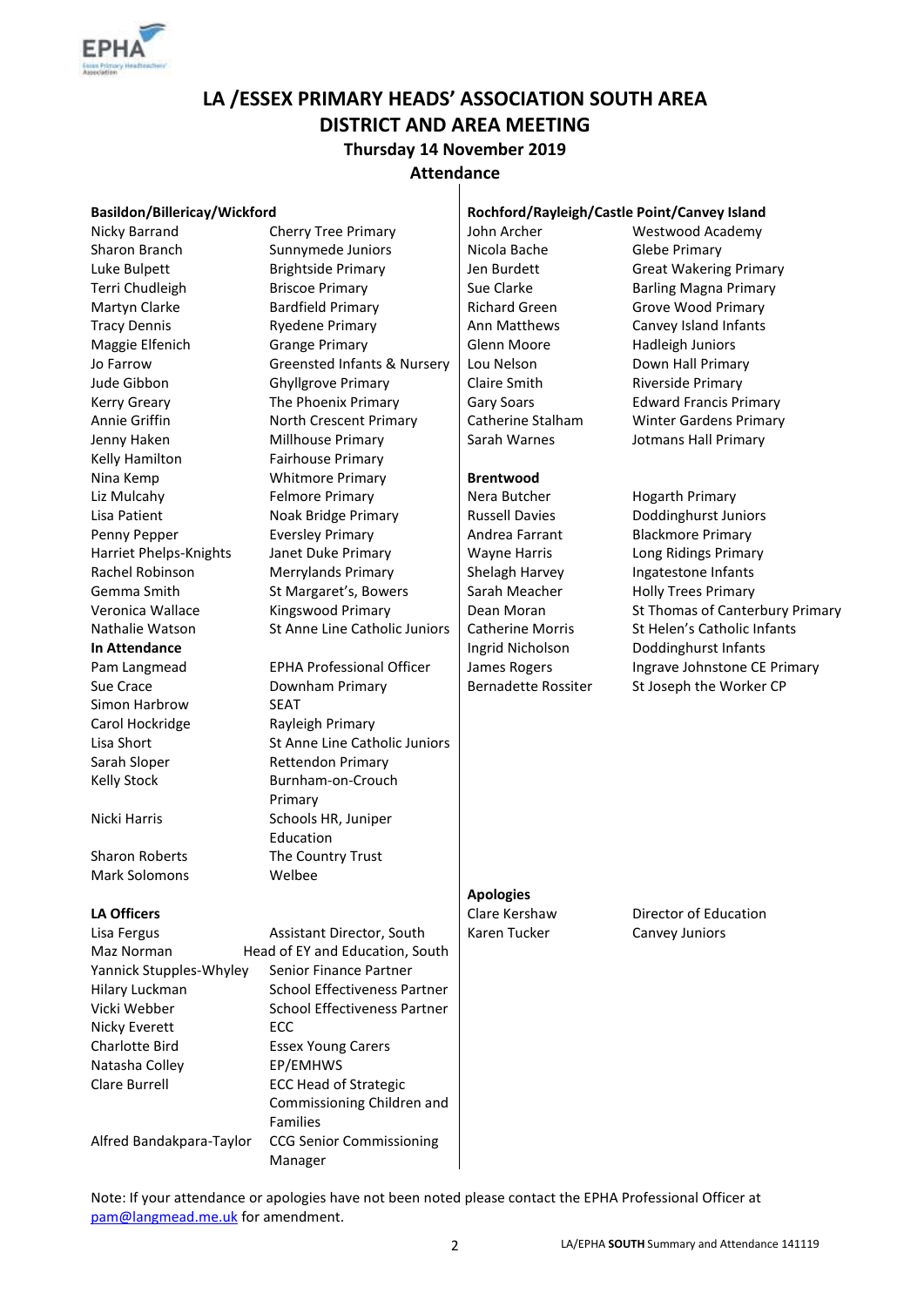

# **SOUTH EPHA AREA MEETING MINUTES 14 November 2019**

# **1. WELCOME**

Nicky Barrand, the South Area Chair, welcomed headteachers to the meeting. She asked everyone to complete the evaluation form circulated at the meeting, which is used to help EPHA shape future meetings, to ensure that they are useful and positive for headteachers.

# **Welcome to the following Headteachers:**

| Great Wakering Primary (Head of School)       |  |
|-----------------------------------------------|--|
| Doddinghurst Juniors (Interim Head of School) |  |
| <b>Grange Primary</b>                         |  |
| Fairhouse Primary                             |  |
| Castledon School (since April)                |  |
| Kelvedon Hatch Primary (Interim)              |  |
| St Helen's Catholic Infant School (Acting)    |  |
| Noak Bridge Primary (Acting)                  |  |
| <b>Merrylands Primary</b>                     |  |
| Stambridge and Waterman Primary Academies     |  |
| St Margaret's Academy, Bowers Gifford         |  |
| Kents Hill Infants Academy                    |  |
|                                               |  |

### **Farewell to the following Headteachers:**

| <b>Terry Flitman</b> | <b>Wickford Primary</b> |
|----------------------|-------------------------|
| Liz Mulcahy          | <b>Felmore Primary</b>  |

#### **2. SOUTH EPHA MEETING**

**a) The Autumn term EPHA newsletter** was circulated to headteachers at the meeting - this can also be found on the Newsletter page of the EPHA website [www.essexprimaryheads.co.uk.](http://www.essexprimaryheads.co.uk/)

### **b) EPHA Annual General Meeting**

The EPHA Annual General Meeting took place on 10 October 2019 and the following headteachers were elected as officers for the coming year:

- Harriet Phelps-Knights Chair
- Nick Hutchings Vice-Chair
- Nicky Barrand Executive Treasurer

They are supported by 31 headteachers across the county, representing their colleagues in different districts.

The full Executive membership list, minutes of the AGM, and the Constitution and Financial Regulations are available on the EPHA website**.** 

### **c) EPHA Priorities for 2019/20**

At the AGM the headteachers who attended discussed the priorities for the Association for the coming year. It was agreed these should include:

- Headteacher well-being, including the continuation of the Colleague Supporter programme, currently supporting around 16 new and acting headteachers, with 35 heads on its directory all committed to sharing their experience and understanding with new colleagues. We are also particularly concerned about school leaders working in the most challenging and vulnerable schools and aim to offer support wherever we can.
- Continuing the delivery of EPHA training, termly briefings, conferences, resources and website updates – most of these are free (or heavily subsidised), recognising the pressure on all school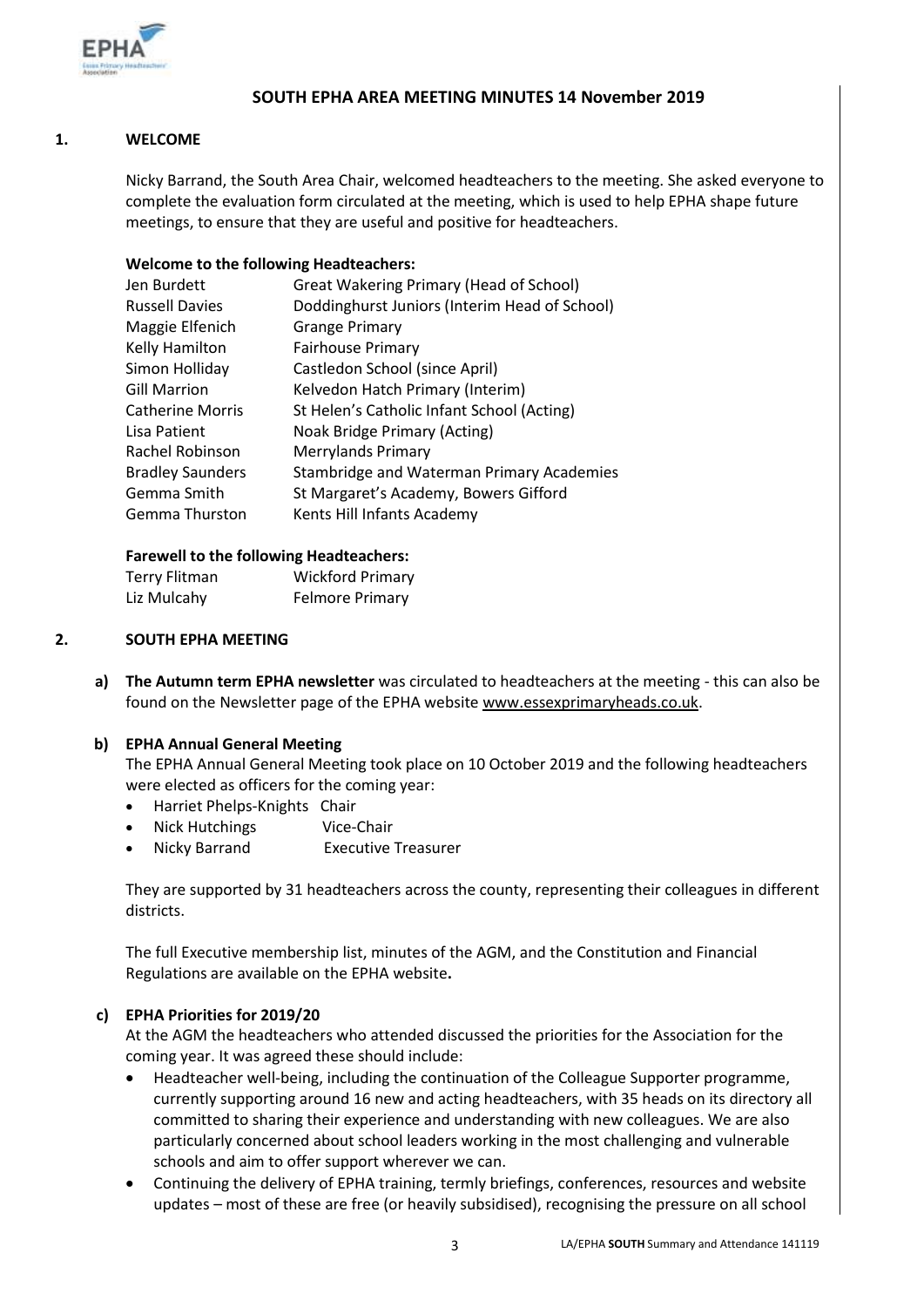

budgets.

- Working effectively with the other two headteacher associations, ASHE and ESSET, to benefit all of the children and young people in Essex and to present a strong and united front as a large group of schools and academies.
- Lobbying on behalf of schools to ensure that the message about insufficient school funding does not get lost in the current political rhetoric.
- Working with colleagues to develop early intervention, including in pre-schools, with a particular focus on the effective early identification of young children with special educational and learning needs.
- Realising and recognising the prevalence of complex medical conditions in school and working with health professionals to support staff and pupils.
- Continuing our involvement in strategic planning in partnership with the Local Authority including reacting to schools' ongoing challenges, for example with appropriate training and support.

# **d) Equality Act training**

Following the success of the training on pupil exclusions, led by barrister Tanya Callman, EPHA has organised training on the Equality Act. There are two dates available, Monday 10<sup>th</sup> February and Monday 16<sup>th</sup> March. The cost will be £60 per attendee, and EPHA is subsidising this training. To book a place please contact the EPHA Professional Officer at pam@langmead.me.uk

# **e) School funding consultation**

The EPHA Professional Officer explained the approach that the primary headteacher representatives on the Schools Forum had taken when determining a consultation model for the Essex schools finance formula for the next financial year. The Local Authority had stressed that the DfE expected authorities to move toward the National Funding Formula, but Schools Forum members felt strongly that the right formula should be selected, regardless of any political pressure. 9 models were considered by the Finance Review Group (a sub-committee of the Schools Forum). Model 1 was the current formula, but with a higher MFG (minimum funding guarantee), as required by Government next year. Model 9 was the National Funding Formula.

Essex has, for some years, had a greater differential between primary and secondary schools (currently 1:1.31 – the NFF differential is 1:1.27) and a larger lump sum for each schools (currently £150,000, NFF lump sum next year will be £114,000). This lump sum was calculated some 8 years ago as being the minimum basic requirement for any school to operate.

There was some resistance from secondary school Forum representatives around reducing the differential, although that view has not been entirely replicated in some of the consultation responses from secondaries so far. The Local Authority is recommending Model 3 as an affordable compromise formula and, after lengthy discussion, this model was supported by the majority of Schools Forum representatives, including the primary headteachers.

The consultation closes at 11.59 pm on 19<sup>th</sup> November and all headteachers were encouraged to respond to the consultation. There will be a meeting of the Schools Forum on 27<sup>th</sup> November and a final decision will be taken on the formula for Essex schools next year.

# **f) Virtual Schools funding**

The South Chair noted that there is funding available to support looked after children in schools, through the Virtual Schools. She referred to an email that she had received with the following information:

*The Virtual School Headteacher is seeking to fund a number of projects or interventions by individual or groups of schools to raise the attainment of Essex children in care. Projects can be big or small with the only criteria being that the project must focus on raising the attainment and meeting the learning needs of Essex children in care. Agreement to the funding will be determined on the project*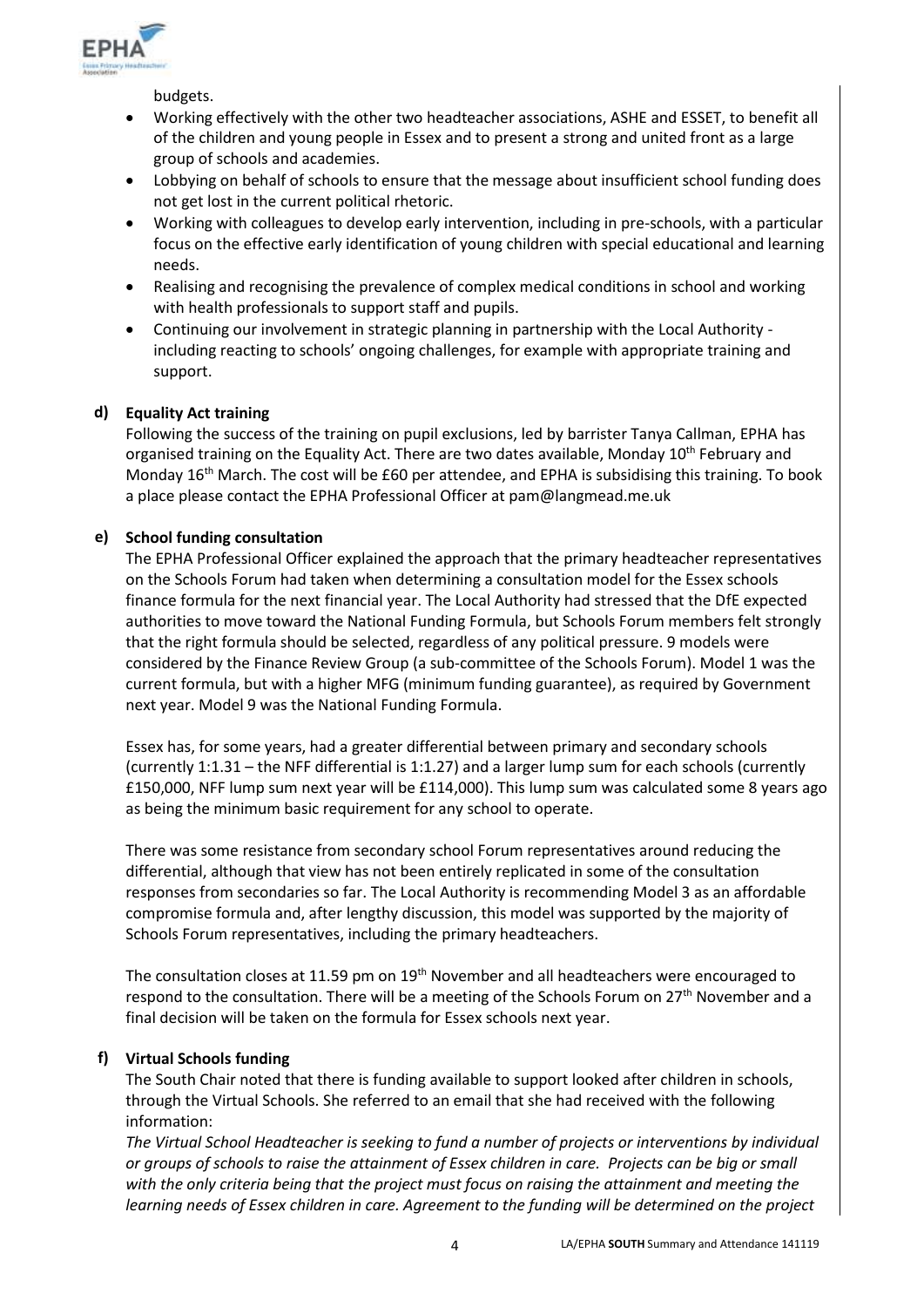

*outline, costs and the number of children to benefit from the project.*

*If you are interested in submitting a bid, please complete and return it t[o virtual.school@essex.gov.uk](mailto:virtual.school@essex.gov.uk) by Friday 29th November 2019. If you wish to discuss this further please contact Sharon Halsey [\(Sharon.halsey@essex.gov.uk](mailto:Sharon.halsey@essex.gov.uk) or 03330 321200).*

# **g) Essex Schools Broadband**

A reminder that Schools Broadband Service will cease on 31st March 2019. This is when the existing contract with DUCL will end and new suppliers will need to take over your broadband service. There won't be an option to extend the existing contract.

The Broadband service team is keen that the schools are aware that, in order for providers to effect any upgrades and changes to the network, they should have made a decision and signed with a new provider by the end of November. This will give new providers a chance to put into place new services and upgrades.

Information has been circulated and the [Schools Broadband Pages](https://eur02.safelinks.protection.outlook.com/?url=https%3A%2F%2Fschools.essex.gov.uk%2Fadmin%2FBroadband%2FPages%2FBroadband.aspx&data=02%7C01%7C%7C75458fae09d34e13cdcf08d763913b54%7Ca8b4324f155c4215a0f17ed8cc9a992f%7C0%7C0%7C637087348365431782&sdata=YSYlUWeu5nc4TD%2BKZPjR%2Bzzm5wj0j26qppUaPNjFOlU%3D&reserved=0) have been kept up to date with information and FAQ's to support schools. On Monday 2nd November an email was circulated to all affected schools requesting an update on progress and requesting the following:

- Who is the new supplier?
- Who would you like the SB team to liaise with at your school or MAT to make the transition
- Would you like the team's support with transitioning to a new provider?

Please return your responses to [schoolsbroadband@essex.gov.uk](mailto:schoolsbroadband@essex.gov.uk)

The Broadband team has been made aware that BT have a lead in time for infrastructure changes of up to 100 days which could impact those making a decision post-Christmas. On 18th November we will be taking stock of those schools who have responded to our request for information and making direct contact (telephone) with those who have not as part of our support for schools.

# **h) Multi-schools Council**

The following information was circulated at the meeting about the multi-schools council, forwarded by Kierran Pearce.

### **What is the multi-school's council?**

The multi-school's council is a pupil forum for children from all backgrounds and with all abilities. In simple terms they are a school council meeting but on a bigger scale. They discuss how to break down perceptions towards children with special educational needs and mental health difficulties. The direction of the council is decided upon by the children and we have an agenda which is based on current issues that face children within education.

### **How does it work?**

We hold 3 meetings across the Academic year across 6 strands in Essex. The 6 strands are **Tendring, Colchester, Braintree, Chelmsford, South Essex and West Essex**. Currently we have 154 schools signed up across these 6 strands. For each meeting we invite schools to bring between  $5 - 10$  young people who could represent their schools (if schools want to bring less than 5 we can be flexible with that too!).

### **When are the meetings?**

We have just completed our first set of meetings across the 6 strands, but the next meetings are on the following dates;

**Chelmsford strand – Wednesday 22nd January, Columbus school & College, 10am – 11:30am Braintree strand – Thursday 23rd January, Notley Green primary, 10am – 11:30am**